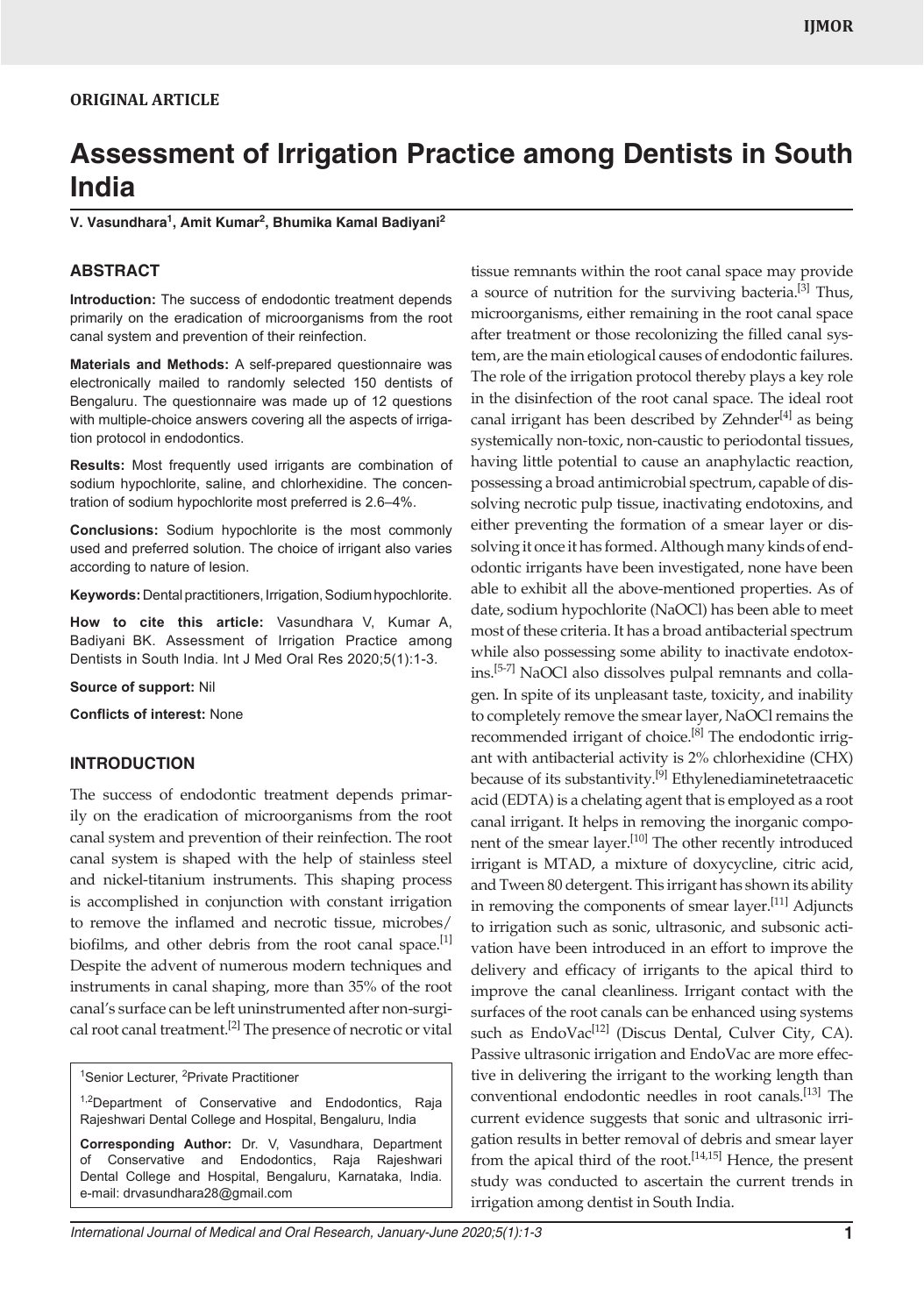## **MATERIALS AND METHODS**

A self-prepared questionnaire was electronically mailed to randomly selected 150 dentists of Bengaluru. The questionnaire was made up of 12 questions with multiple-choice answers covering all the aspects of irrigation protocol in endodontics. The questions were so framed to cover all the information regarding irrigation, ranging from irrigant selection, irrigant concentration, and smear layer removal, to use of adjuncts to irrigation. Questions consisted of numeric rankings, multiple choices, and multiple selections with options for write-in answers where appropriate. The data were compiled by a single assessor and analyzed using the statistical software SPSS. Blank or multiple answers were all treated as missing values; only single unequivocal replies were included in calculating frequencies and percentages.

## **RESULTS**

Most frequently used irrigant is sodium hypochlorite. The concentration of sodium hypochlorite most preferred is 2.6–4% [Figure 1]. Sodium hypochlorite is ordinarily used at room temperature. Usually, sodium hypochlorite was used in combination with other irrigants. The choice of irrigants depended on pulpal involvement. The use of irrigants varies in different clinical situations.

- 1. Vital tooth sodium hypochlorite
- 2. Necrotic tooth combination of sodium hypochlorite, saline chlorhexidine, and EDTA
- 3. Immature tooth saline
- 4. A tooth with periapical lesion combination of sodium hypochlorite and saline
- 5. Retreatment cases combination of sodium hypochlorite, saline, and EDTA

### **DISCUSSION**

In this study, it was found that the majority of respondents (72%) use sodium hypochlorite as their primary irrigant, with most of them (58%) using a concentration of 2.6–4%. The probable reason for the popularity of NaOCl may be attributed to its high tissue dissolving capacity and antibacterial property as latter was found to be the highest ranked reason for the irrigant selection in the study. The results were, however, not comparable to a survey conducted in Australia which reported that 94% of endodontists used sodium hypochlorite, with 80% of those surveyed using a 1% NaOCl solution.<sup>[16]</sup> At the same time, the use of chief irrigants with good substantivity like chlorhexidine was found to be low among the respondents. The earlier studies by Torabinejad recommend the use of chlorhexidine as root canal irrigant, especially in the cases of retreatment and failures which have increased in the past.<sup>[17,18]</sup>



**Figure 1:** Percentage of dental practitioners using sodium hypochlorite as primary irrigant

A majority (70%) of respondents in our study stated that their choice of irrigant does not change on the basis of pulpal and periapical diagnosis. A very few (9%) were found preferring irrigants like metronidazole for teeth with necrotic pulps. This finding might be a significant reason behind the failure of root canal treatment experienced by dental practitioner in their respective practices. These answers should be interpreted with caution because the questions were not open ended and did not allow protocols with multiple irrigants to be considered.[4]

When asked about adjuncts used for irrigation, participants were given choices including ultrasonic activation, sonic activation, and negative pressure. Participants also had the option to write in an adjunct. In our study, a very disappointing percentage of only 4% of respondents was found using any kind of adjunct to irrigation with no one using negative pressure irrigation systems. These results indicate a very high need to introduce such systems at reasonably lower cost to make the same popular among practitioners.

### **CONCLUSIONS**

Sodium hypochlorite is the most commonly used and preferred solution. The choice of irrigant also varies according to nature of lesion. Sodium hypochlorite is also used in various concentrations and in conjugation with other irrigants. Sodium hypochlorite has been used with different adjuncts at different temperature in different clinical situations.

### **REFERENCES**

- 1. Cohen S. Instruments, materials and devices. In: Metzger ZV, Basrani B, Goodis HE, editors. Cohen's Pathways of the Pulp. Louis Missouri: Mosby's; 2011. p. 315.
- 2. Good ML, El Karim IA, Hussey DL. Endodontic 'Solutions'. Part 2: An audit comparing current practice in Belfast with